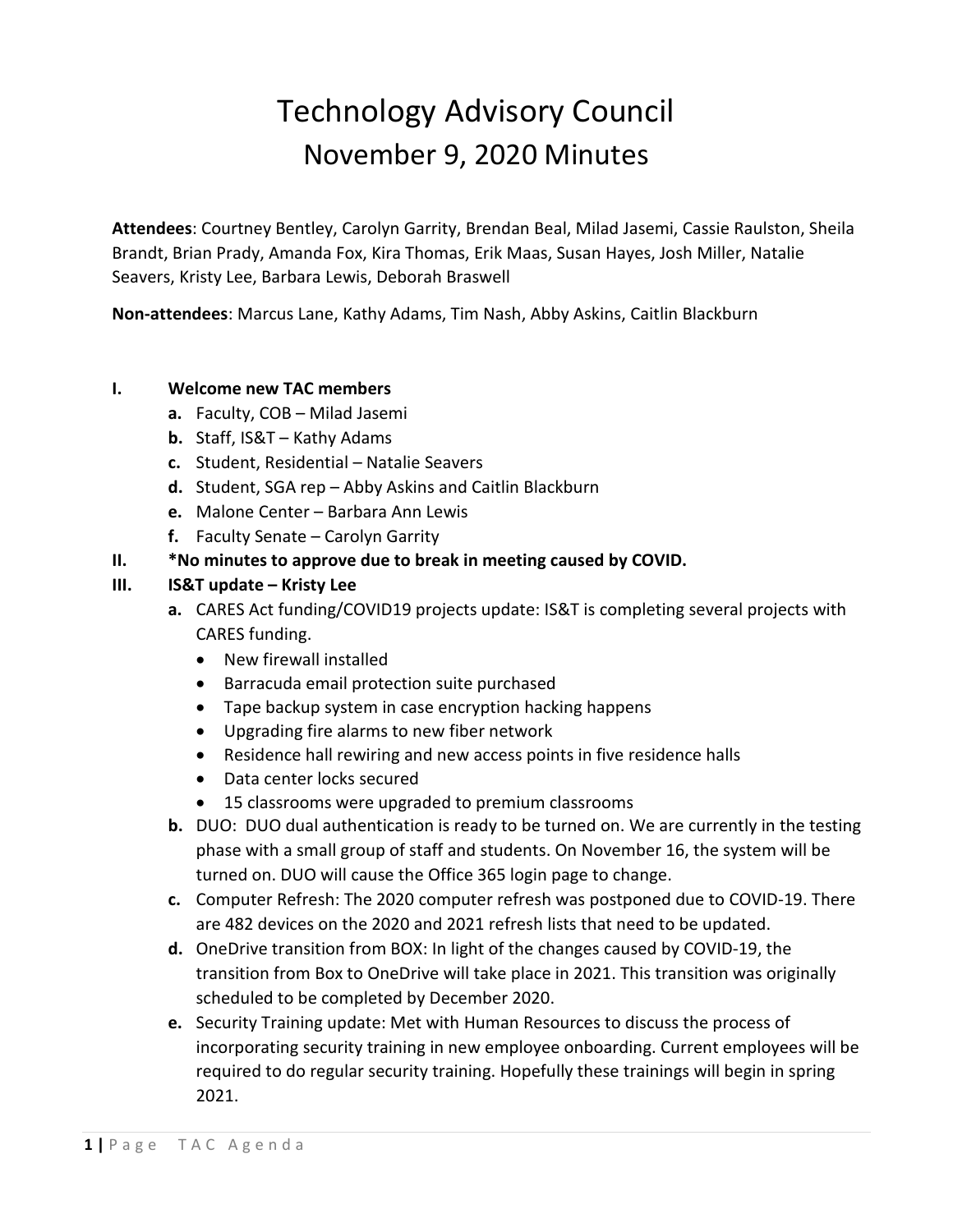#### **IV. Subcommittee Reports and Actions**

- **a.** Academic Support Barbara Ann Lewis
- **b.** Digital Communications Courtney Bentley/Kira Thomas
	- i. Admissions Interactive virtual tour project: Admissions is working with an outside vendor to create a more interactive virtual tour. The plan is for this tour to be posted externally and directed to from the Montevallo.edu site. The project is to be completed by end of year. DCC approved this as an affiliate page.
	- ii. UM home page update: Wesley Hallman and Gabriel Martires worked together over the course of the past year to address development issues and implement the new UM homepage design, a project two year in the making. The new homepage launched at the end of May and feedback is always welcome. In 2018, the Digital Communications Committee was charged with reviewing the homepage from the perspective of the website being one of the biggest recruitment tools UM has to offer and the main gates for prospective students to access the information they are seeking in a more direct fashion. Updates include:
		- Showcasing the student experience through video
		- More visuals and less text
		- Clear calls-to-action (CTAs) for undergraduate and graduate programs
		- Less information to scroll through and clear breaks in information
	- iii. Designated website content managers training: Wesley and Gabriel also updated the list of designated website content managers across campus and the first training sessions regarding web content and web accessibility have been scheduled.
	- iv. Outdoor Scholars webpage: A new Outdoor Scholars webpage, which was previously hosted externally as an affiliate page, has been built on Montevallo.edu and a new landing page for **all** scholarships is being finalized.
	- v. Campus digital signage: Campus digital signage is currently down and IS&T is working to resolve the issue.
- **c.** Executive Susan Hayes: no updates
- **d.** Policy and Procedures Brian Prady: no updates
- **e.** Projects and Planning Kathy Adams
	- i. Oracle upgrade: Robert continues to work steadily on this but is running into issues. IS&T is working on securing hours with a remote DBA to help with problems.
	- ii. Evisions Product Suite upgrade: Work has begun but is moving slower than expected. This is due in part to the TEST server being down frequently for the Oracle upgrades.